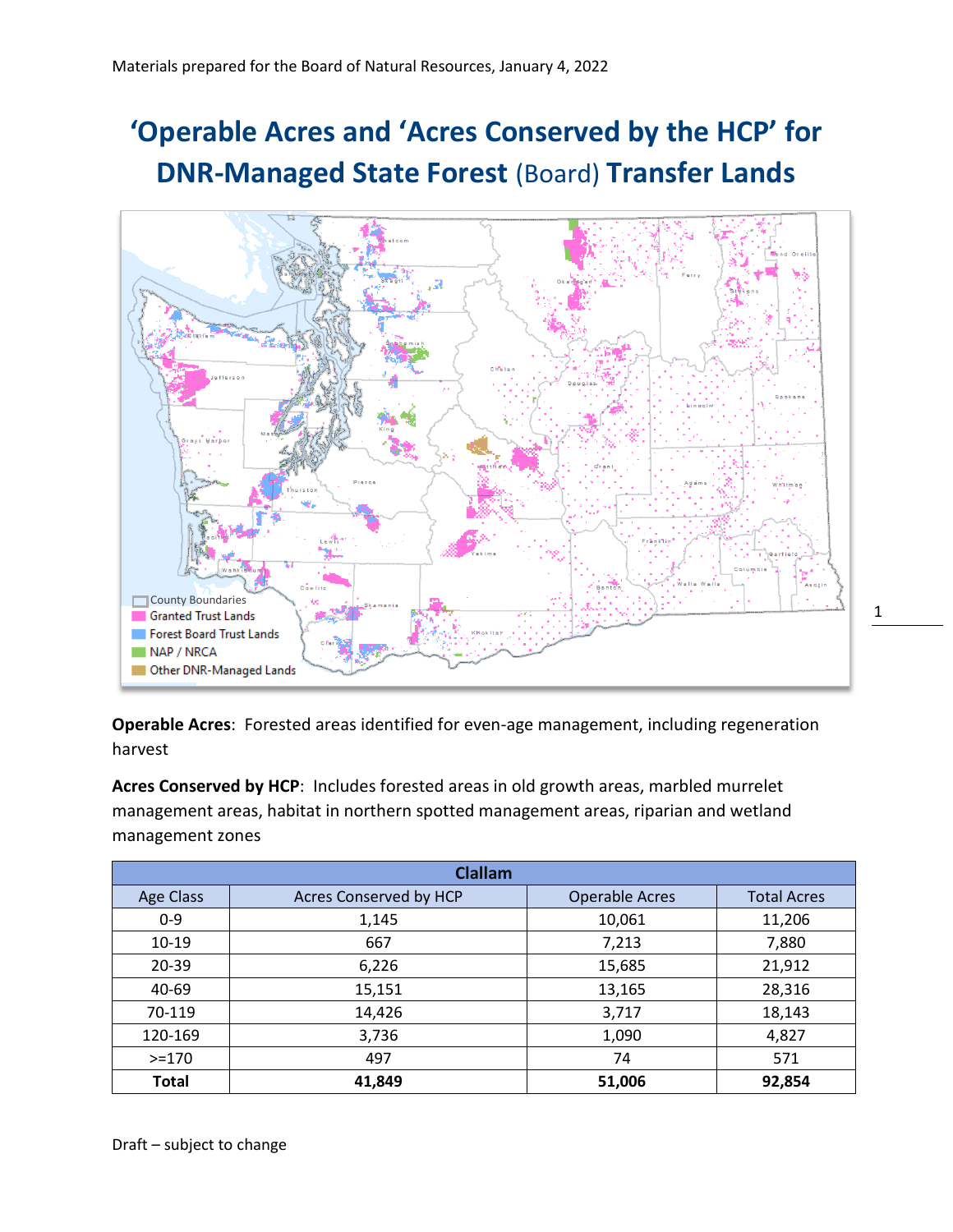Materials prepared for the Board of Natural Resources, January 4, 2022

| <b>Clark</b>     |                        |                       |                    |
|------------------|------------------------|-----------------------|--------------------|
| <b>Age Class</b> | Acres Conserved by HCP | <b>Operable Acres</b> | <b>Total Acres</b> |
| $0 - 9$          | 57                     | 7,015                 | 7,072              |
| $10 - 19$        | 71                     | 3,735                 | 3,806              |
| 20-39            | 2,453                  | 4,412                 | 6,866              |
| 40-69            | 3,875                  | 3,797                 | 7,671              |
| 70-119           | 716                    | 258                   | 973                |
| 120-169          | 41                     | 25                    | 66                 |
| $>=170$          | 17                     | 3                     | 20                 |
| <b>Total</b>     | 7,230                  | 19,244                | 26,474             |

| <b>Cowlitz</b> |                        |                       |                    |
|----------------|------------------------|-----------------------|--------------------|
| Age Class      | Acres Conserved by HCP | <b>Operable Acres</b> | <b>Total Acres</b> |
| $0 - 9$        | 17                     | 1,989                 | 2,006              |
| $10-19$        | 94                     | 2,357                 | 2,450              |
| 20-39          | 632                    | 2,185                 | 2,817              |
| 40-69          | 1,292                  | 1,618                 | 2,910              |
| 70-119         | 490                    | 364                   | 854                |
| 120-169        | 19                     | 17                    | 36                 |
| $>=170$        | 3                      |                       | 6                  |
| <b>Total</b>   | 2,546                  | 8,533                 | 11,078             |

| <b>Grays Harbor</b> |                        |                       |                    |
|---------------------|------------------------|-----------------------|--------------------|
| Age Class           | Acres Conserved by HCP | <b>Operable Acres</b> | <b>Total Acres</b> |
| $0 - 9$             | 27                     | 273                   | 300                |
| $10 - 19$           | Δ                      | 227                   | 231                |
| 20-39               | 282                    | 859                   | 1,141              |
| 40-69               | 144                    | 118                   | 262                |
| 70-119              | 169                    | 205                   | 374                |
| 120-169             | 4                      |                       |                    |
| $>=170$             |                        |                       | 0                  |
| <b>Total</b>        | 631                    | 1,684                 | 2,315              |

2

| Jefferson        |                        |                       |                    |
|------------------|------------------------|-----------------------|--------------------|
| <b>Age Class</b> | Acres Conserved by HCP | <b>Operable Acres</b> | <b>Total Acres</b> |
| $0 - 9$          | 68                     | 2,008                 | 2,077              |
| $10 - 19$        | 104                    | 1,702                 | 1,806              |
| 20-39            | 1,079                  | 3,567                 | 4,646              |
| 40-69            | 1,726                  | 2,754                 | 4,479              |
| 70-119           | 586                    | 693                   | 1,279              |
| 120-169          | 137                    | 118                   | 255                |
| $>=170$          | 156                    |                       | 157                |
| Total            | 3,855                  | 10,843                | 14,698             |

Draft – subject to change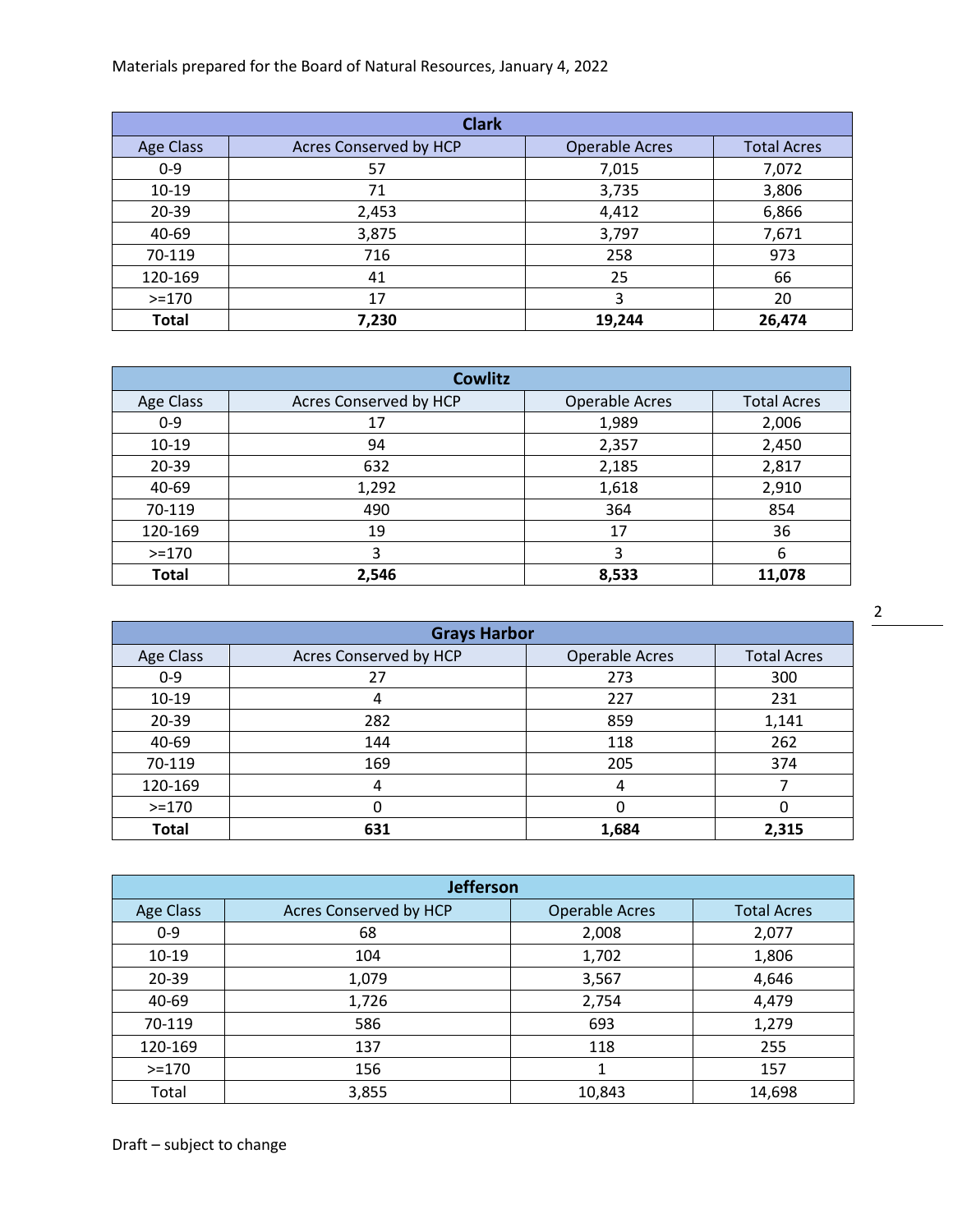| <b>King</b>  |                        |                       |                    |
|--------------|------------------------|-----------------------|--------------------|
| Age Class    | Acres Conserved by HCP | <b>Operable Acres</b> | <b>Total Acres</b> |
| $0 - 9$      | 74                     | 1,691                 | 1,765              |
| $10-19$      | 43                     | 1,681                 | 1,724              |
| 20-39        | 836                    | 3,234                 | 4,069              |
| 40-69        | 3,480                  | 5,736                 | 9,216              |
| 70-119       | 2,823                  | 2,146                 | 4,969              |
| 120-169      | 822                    | 303                   | 1,125              |
| $> = 170$    | 4                      | 3                     |                    |
| <b>Total</b> | 8,082                  | 14,795                | 22,876             |

| <b>Kitsap</b> |                        |                       |                    |
|---------------|------------------------|-----------------------|--------------------|
| Age Class     | Acres Conserved by HCP | <b>Operable Acres</b> | <b>Total Acres</b> |
| $0 - 9$       | 69                     | 858                   | 927                |
| $10 - 19$     | 67                     | 1,019                 | 1,086              |
| 20-39         | 765                    | 2,570                 | 3,335              |
| 40-69         | 958                    | 1,019                 | 1,977              |
| 70-119        | 150                    | 58                    | 208                |
| 120-169       | 16                     | 9                     | 25                 |
| $>=170$       | 0                      | 0                     | 0                  |
| <b>Total</b>  | 2,026                  | 5,532                 | 7,557              |

3

| <b>Lewis</b>     |                        |                       |                    |
|------------------|------------------------|-----------------------|--------------------|
| <b>Age Class</b> | Acres Conserved by HCP | <b>Operable Acres</b> | <b>Total Acres</b> |
| $0 - 9$          | 463                    | 7,019                 | 7,482              |
| $10 - 19$        | 369                    | 3,278                 | 3,647              |
| 20-39            | 3,806                  | 8,120                 | 11,925             |
| 40-69            | 4,555                  | 4,155                 | 8,710              |
| 70-119           | 5,153                  | 2,316                 | 7,468              |
| 120-169          | 601                    | 72                    | 673                |
| $> = 170$        | 49                     | 2                     | 51                 |
| Total            | 14,995                 | 24,961                | 39,956             |

| <b>Mason</b>     |                        |                       |                    |
|------------------|------------------------|-----------------------|--------------------|
| <b>Age Class</b> | Acres Conserved by HCP | <b>Operable Acres</b> | <b>Total Acres</b> |
| $0 - 9$          | 186                    | 4,667                 | 4,853              |
| $10 - 19$        | 173                    | 4,075                 | 4,248              |
| $20 - 39$        | 2,142                  | 5,271                 | 7,413              |
| 40-69            | 5,366                  | 4,469                 | 9,835              |
| 70-119           | 1,313                  | 491                   | 1,804              |
| 120-169          | 58                     | 49                    | 108                |
| $> = 170$        | 8                      | 18                    | 26                 |
| <b>Total</b>     | 9,247                  | 19,039                | 28,286             |

Draft – subject to change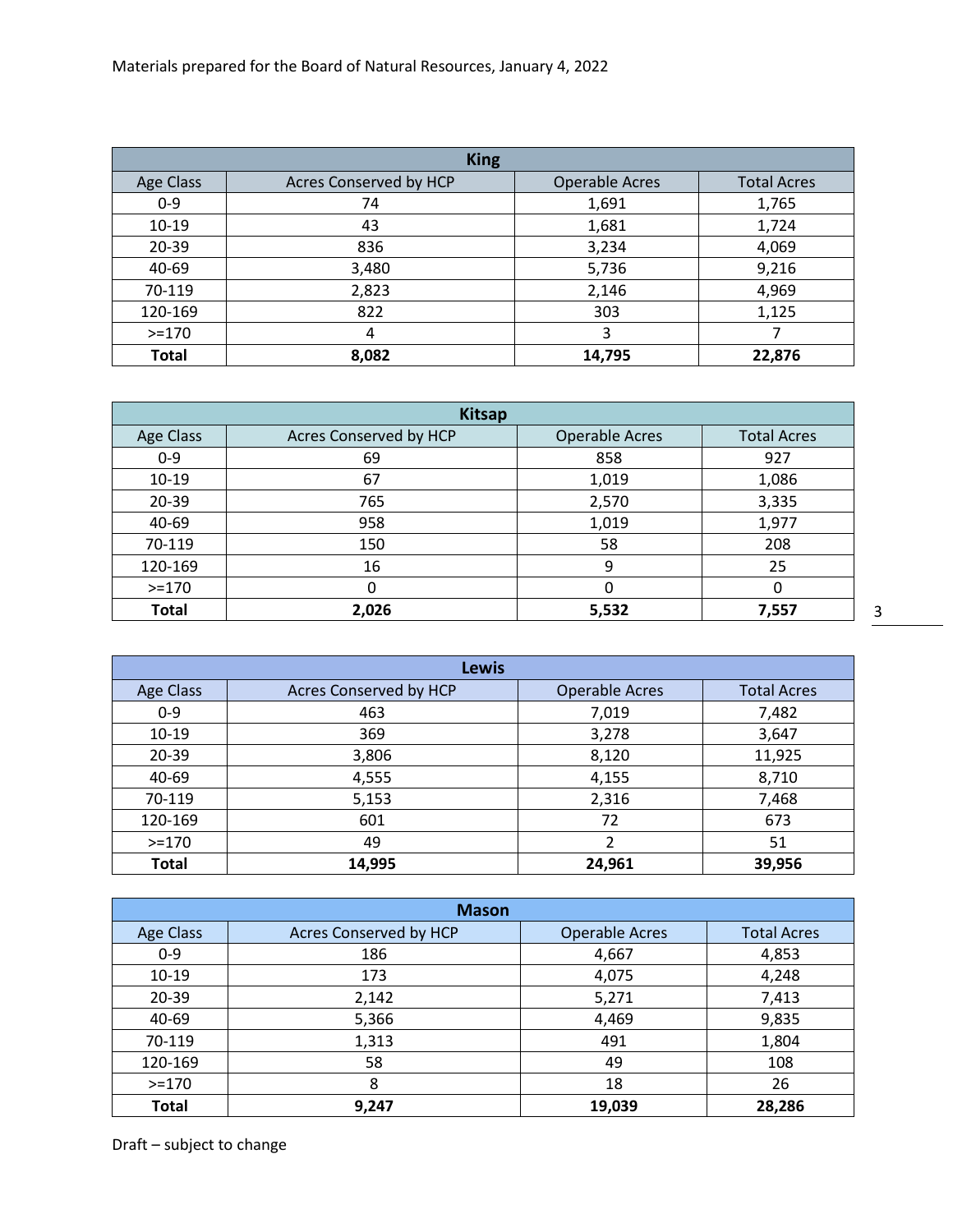| <b>Pacific</b>   |                               |                       |                    |
|------------------|-------------------------------|-----------------------|--------------------|
| <b>Age Class</b> | <b>Acres Conserved by HCP</b> | <b>Operable Acres</b> | <b>Total Acres</b> |
| $0 - 9$          | 206                           | 2,044                 | 2,250              |
| $10-19$          | 420                           | 1,849                 | 2,269              |
| 20-39            | 1,351                         | 2,371                 | 3,721              |
| 40-69            | 2,981                         | 1,727                 | 4,708              |
| 70-119           | 1,356                         | 402                   | 1,757              |
| 120-169          | 96                            | 19                    | 115                |
| $>=170$          | 2                             | 1                     | 3                  |
| <b>Total</b>     | 6,412                         | 8,412                 | 14,824             |

| <b>Pierce</b> |                        |                       |                    |
|---------------|------------------------|-----------------------|--------------------|
| Age Class     | Acres Conserved by HCP | <b>Operable Acres</b> | <b>Total Acres</b> |
| $0 - 9$       | 11                     | 325                   | 336                |
| $10-19$       | 41                     | 1,163                 | 1,205              |
| 20-39         | 486                    | 898                   | 1,384              |
| 40-69         | 1,263                  | 1,094                 | 2,357              |
| 70-119        | 2,206                  | 993                   | 3,199              |
| 120-169       | 345                    | 49                    | 394                |
| $>=170$       | 2                      | $\mathfrak{p}$        | 4                  |
| <b>Total</b>  | 4,353                  | 4,524                 | 8,877              |

4

| <b>Skagit</b>    |                        |                       |                    |
|------------------|------------------------|-----------------------|--------------------|
| <b>Age Class</b> | Acres Conserved by HCP | <b>Operable Acres</b> | <b>Total Acres</b> |
| $0 - 9$          | 816                    | 9,013                 | 9,828              |
| $10 - 19$        | 562                    | 7,533                 | 8,095              |
| 20-39            | 6,324                  | 13,146                | 19,469             |
| 40-69            | 12,717                 | 13,219                | 25,936             |
| 70-119           | 10,597                 | 5,559                 | 16,155             |
| 120-169          | 2,833                  | 896                   | 3,729              |
| $> = 170$        | 2,192                  | 538                   | 2,729              |
| <b>Total</b>     | 36,039                 | 49,903                | 85,942             |

| Snohomish        |                        |                       |                    |  |  |
|------------------|------------------------|-----------------------|--------------------|--|--|
| <b>Age Class</b> | Acres Conserved by HCP | <b>Operable Acres</b> | <b>Total Acres</b> |  |  |
| $0 - 9$          | 525                    | 7,494                 | 8,019              |  |  |
| $10-19$          | 589                    | 7,956                 | 8,545              |  |  |
| $20 - 39$        | 4,923                  | 11,204                | 16,128             |  |  |
| 40-69            | 9,443                  | 6,589                 | 16,032             |  |  |
| 70-119           | 8,855                  | 3,204                 | 12,059             |  |  |
| 120-169          | 914                    | 283                   | 1,197              |  |  |
| $> = 170$        | 294                    | 51                    | 344                |  |  |
| <b>Total</b>     | 25,544                 | 36,781                | 62,325             |  |  |

Draft – subject to change